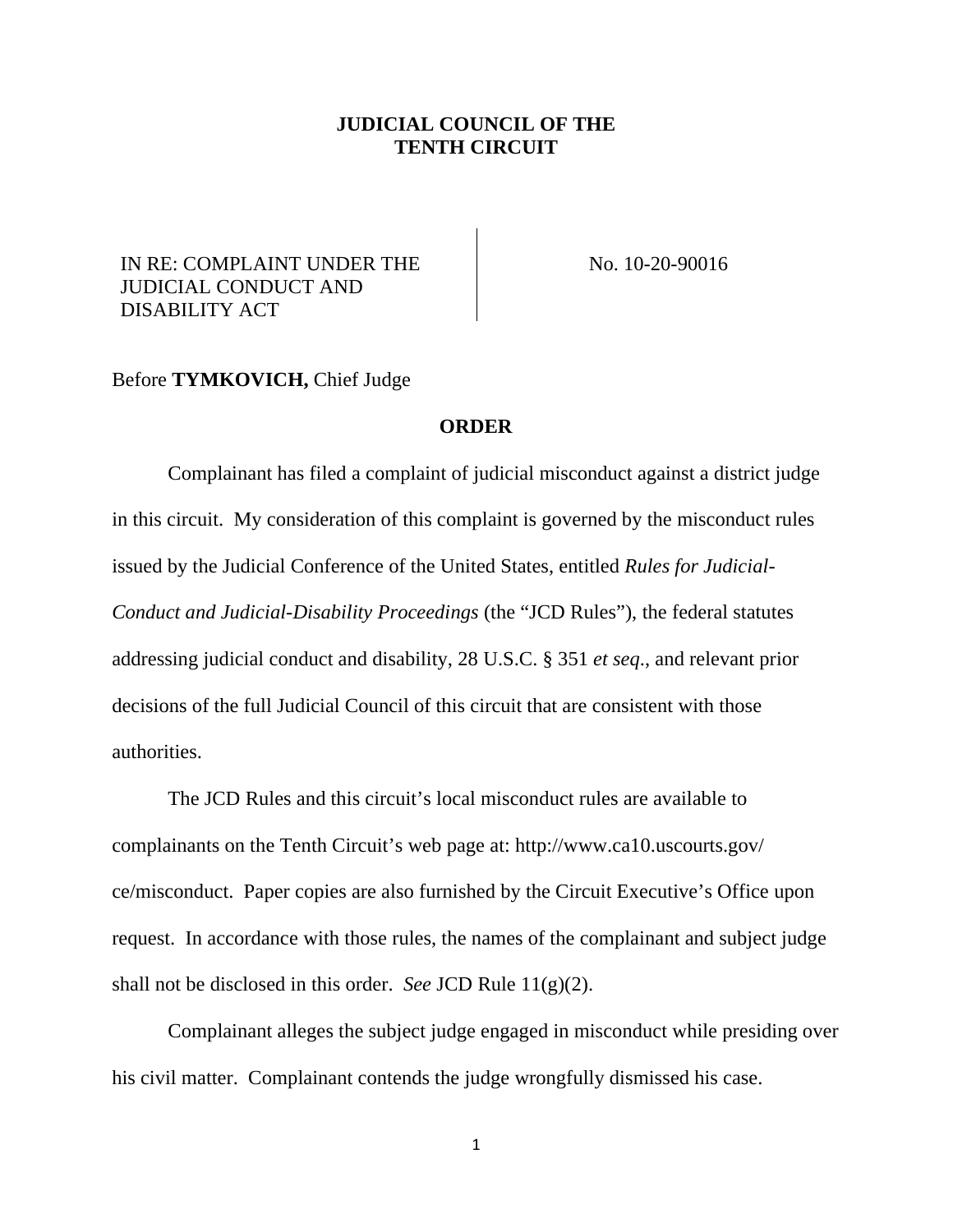Complainant asserts that the judge "was forced to dismiss" and that the judge appeared to make "some sort of financial gain."

Complainant's claims that the judge wrongfully dismissed his case are not cognizable as misconduct because they are "directly related to the merits of a decision or procedural ruling." JCD Rule 11(c)(1)(B); *see also* Commentary to JCD Rule 4 (stating that "[a]ny allegation that calls into question the correctness of an official decision or procedural ruling of a judge—without more—is merits-related").

Complainant's claims of conspiracy and improper motive fail because they are completely unsupported. The JCD Rules require complainants to support their allegations with "sufficient evidence to raise an inference that misconduct has occurred." *See* JCD Rule  $11(c)(1)(D)$ .

Insofar as complainant makes allegations against non-judges, those allegations are not cognizable misconduct. *See* JCD Rule 1(b) (providing "[a] covered judge is defined under the Act and is limited to judges of United States courts of appeals, judges of United States district courts, judges of United States bankruptcy courts, United States magistrate judges, and judges of the courts specified in 28 U.S.C. § 363").

Accordingly, this complaint is dismissed pursuant to JCD Rule 11(c). The Circuit Executive is directed to transmit this order to complainant and copies to the subject judge and the Judicial Conference Committee on Judicial Conduct and Disability. *See* JCD Rule  $11(g)(2)$ . To seek review of this order, complainant must file a petition for review by the Judicial Council. The requirements for filing a petition for review are set out in

2